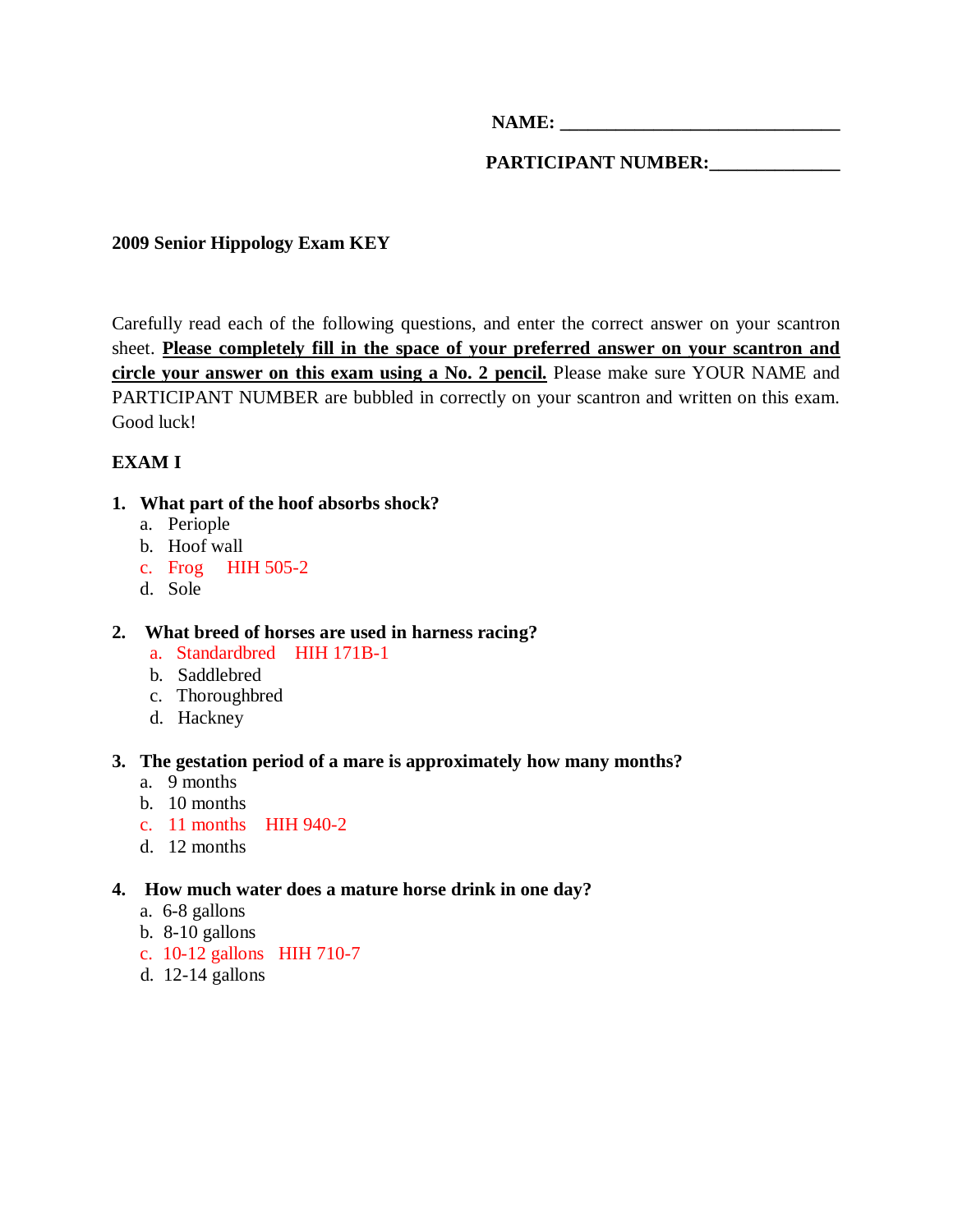## **5. What color horse has a yellowish or gold body, black main and tail, black lower legs, and no dorsal stripe?**

- a. Buckskin HIH 140-1
- b. Dun
- c. Palomino
- d. Grullo

# **6. Which group would be creep fed?**

- a. Weanlings
- b. Foals (Evans, 264)
- c. Yearlings
- d. Broodmares

#### **7. What vitamin is vital for proper growth and development of the hoof?**

- a. Vitamin A HIH 505-2
- b. Vitamin C
- c. Vitamin D
- d. Vitamin E

#### **8. What is the best and safest wire to use for horse fencing?**

- **a.** Five diamond, V-mesh HIH 350-3
- b. Rectangular woven wire
- c. High-tensile wire
- d. Polyvinyl chloride

#### **9. Which of the following is NOT a fat-soluble vitamin?**

- a. Vitamin K
- b. Vitamin E
- c. Vitamin D
- d. Vitamin C HIH 760-10

#### **10. What type of hay, when improperly harvested, can cause Vitamin K deficiency?**

- a. Timothy
- b. Alfalfa
- c. Orchard grass
- d. Clover (Evans, 256)

#### **11. Which is a trace nutrient?**

- a. Protein
- b. Calcium
- c. Iodine (Evans, 231)
- d. Magnesium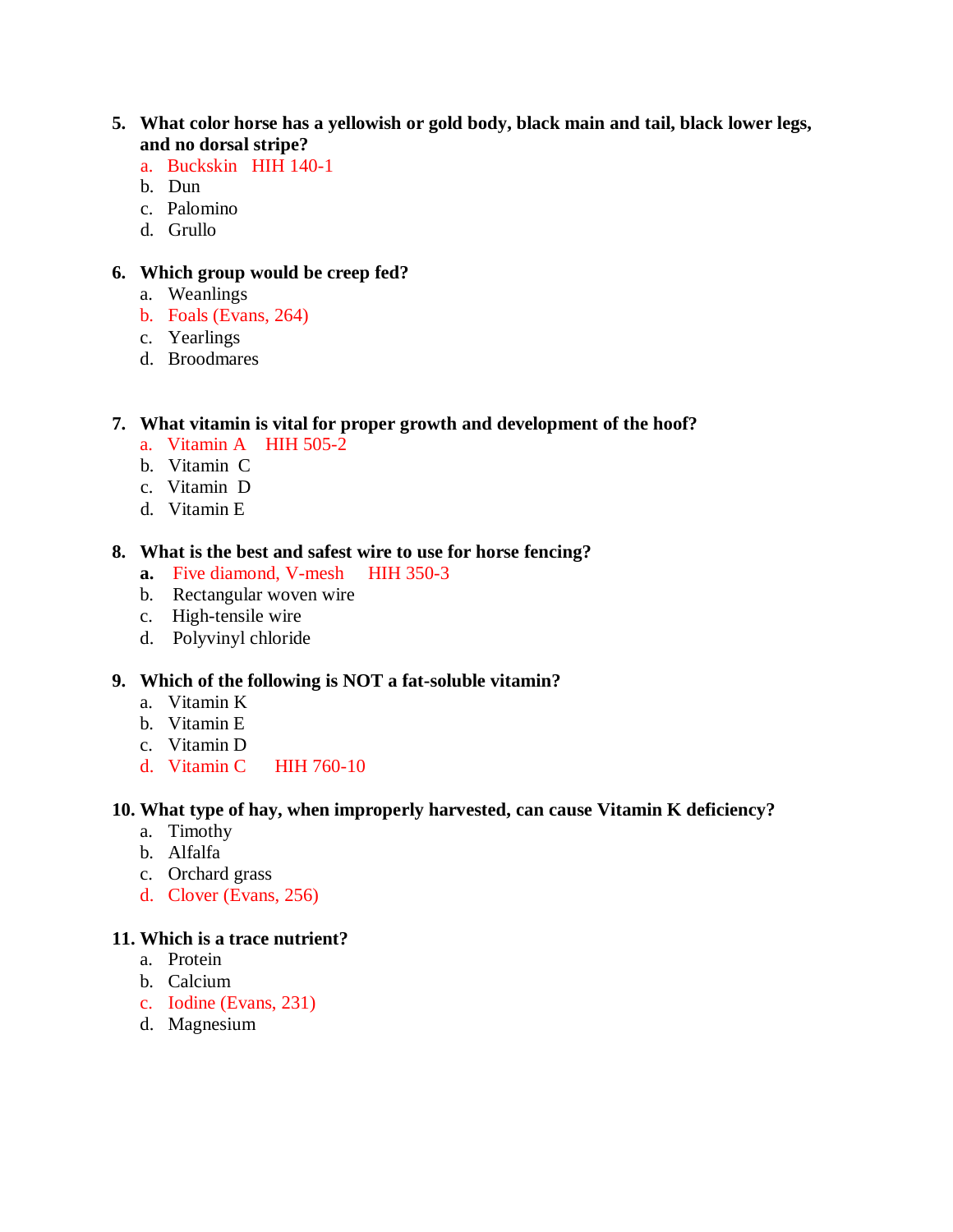# **12. Which bone in the leg rotates in a horse suffering from founder?**

- a. Navicular bone
- b. Short Pastern bone
- c. Coffin bone HIH 640-1
- d. Cannon bone

# **13. Which gait has the fewest beats?**

- a. Walk
- b. Canter (Evans, 176)
- c. Gallop
- d. Running Walk

## **14. What is the most important thing to consider in horse selection?**

- a. Breed
- b. Color
- c. Conformation
- d. Use/purpose (Evans, 132)

## **15. What bones form the withers?**

- a. Thoracic vertebrae and scapula (Evans, 151)
- b. Cervical vertebrae and scapula
- c. Sacral vertebrae and scapula
- d. Lumbar vertebrae and scapula

# **16. Which involves inflammation of the growth plate?**

- a. Carpitis
- b. Arthritis
- c. Epiphysitis (Evans,163)
- d. Metritis

### **17. What is the primary sign of iron deficiency?**

- a. Colic
- b. Weight loss
- c. Anemia (Evans, 233)
- d. Depressed immune system

### **18. Which term is associated with colic?**

- a. Volvulus (Dict. 285)
- b. Vitreous
- c. Viscous
- d. Vitiglio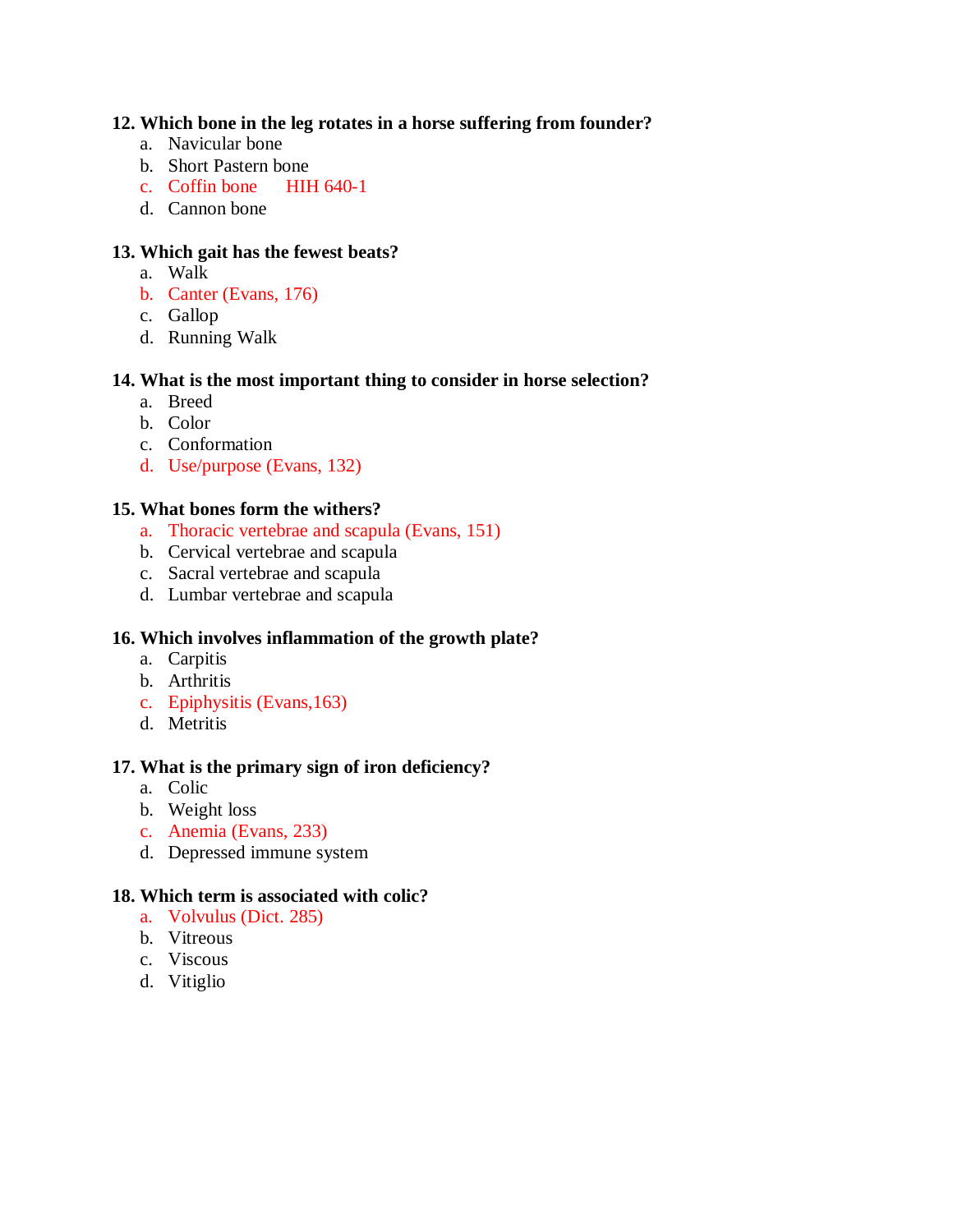#### **19. Where is the cecum located?**

- a. Junction of small intestine and colon (Evans, 192)
- b. Junction of stomach and small intestine
- c. Junction of esophagus and stomach
- d. Junction of colon and rectum

### **20. What hormone induces parturition?**

- a. Progesterone
- b. Estrogen
- c. Parturition hormone
- d. Oxytocin

#### **21. What structure produces Pregnant Mare's Serum Gonadotropin (PMSG)?**

- a. Endometrial cups (Evans, 345)
- b. Corpus luteum
- c. Corpus hemorrhagicum
- d. Myometrial tissue

#### **22. What horse disease is caused by the bacteria** *Streptococcus equi?*

- a. Strangles HIH 615-1
- b. Equine viral arteritis
- c. Influenza
- d. Encephalomyelitis

### **23. Which of the following affect the gestation length of mares?**

- a. Sex of the foal
- b. Month of conception
- c. Individual mare
- d. All of the above (Evans, 343)

#### **24. What is used to measure the concentration of antibody in the horse's system?**

- a. Vaccine
- b. Titer (Dict. 269)
- c. Hematocrit
- d. Antigen

#### **25. Which term describes a gait that is short, quick, high and choppy?**

- a. Rolling
- b. Snappy
- c. Rack
- d. Trappy (Evans, 181)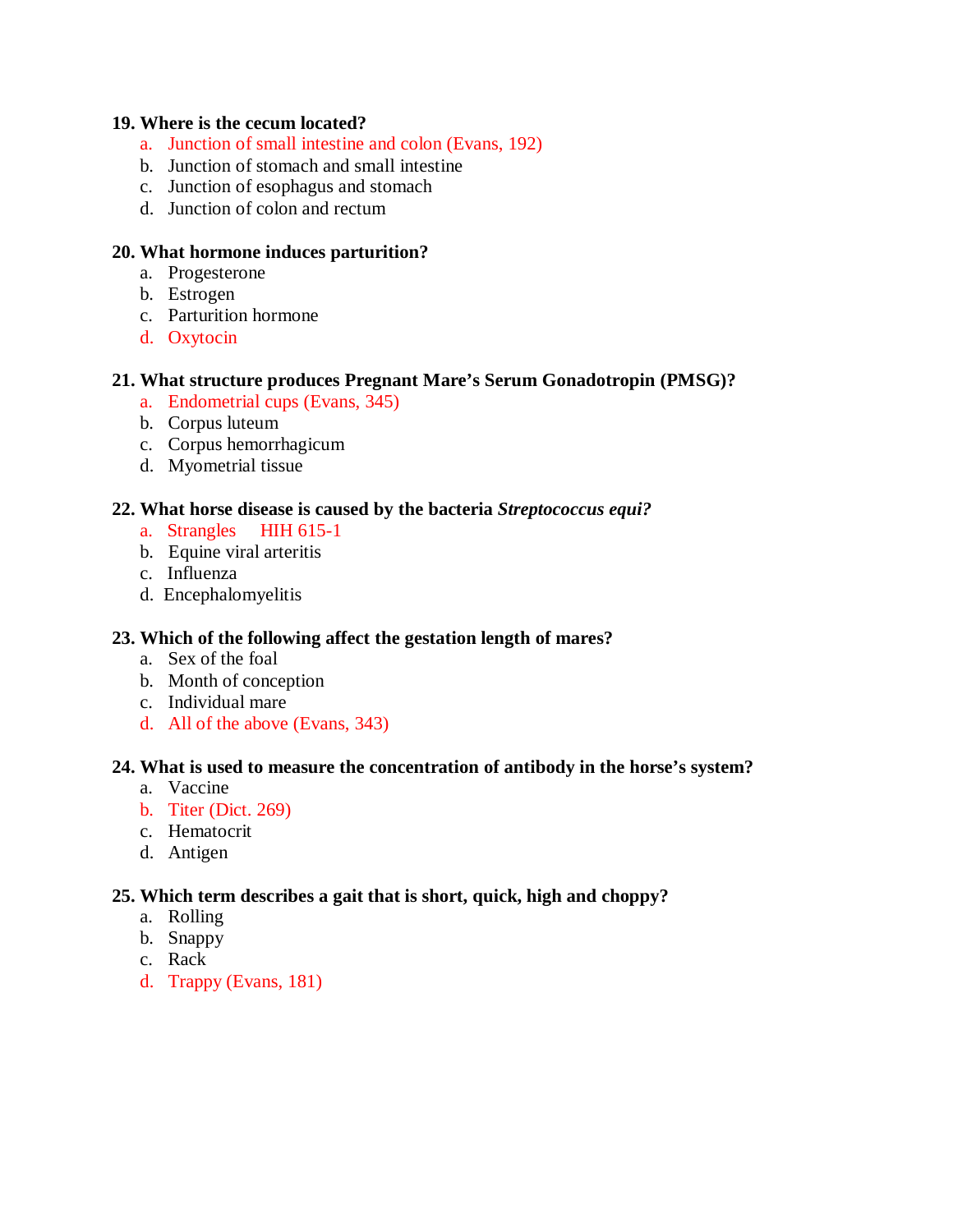#### **26. When does foal heat occur?**

- a. Less than 2 weeks after foaling (Evans, 349)
- b. 2-3 weeks after foaling
- c. 3-4 weeks after foaling
- d. 5 or more weeks after foaling

### **27. The horse's stomach makes up what percent of its digestive tract?**

- a. 8% HIH 710-2
- b. 15%
- c. 22%
- d. 29%

### **28. Who ensures that a race meeting is conducted according to the rules?**

- a. Judge
- b. Jockeys
- c. Track owner
- d. Steward (Dict. 255)

## **29. Which is a skin condition?**

- a. Seborrhea (Dict. 240)
- b. Seedy toe
- c. Scalping
- d. Polypuria

### **30. Which nutrient is necessary for health, but can be toxic if overfed?**

- a. Vitamin B
- b. Vitamin C
- c. Calcium
- d. Selenium (Dict. 24)

### **31. Which is also known as recurrent uveitis?**

- a. Moon blindness (Dict. 230)
- b. Sun blindness
- c. Ictheria
- d. Uveoloma

### **32. In the respiratory system, the alveoli are…**

- a. The functional units of the lung where gas exchange usually occurs. (HIH 810-1)
- b. Blood vessels
- c. The functional unit of the trachea.
- d. Transitional cells that hold a reserve amount of oxygen so the lungs never run out.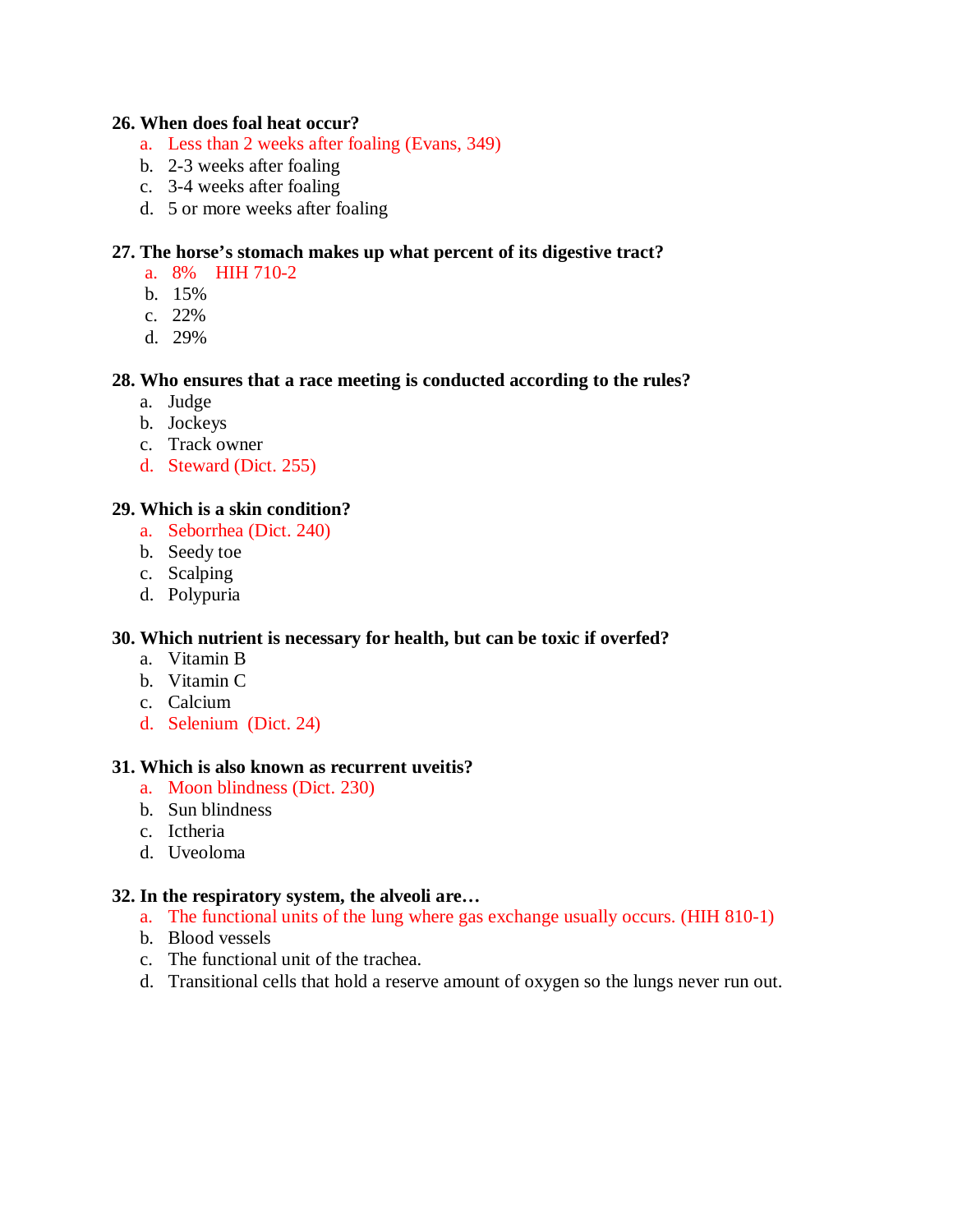### **33. Which part of the horse's body is most commonly used to determine age in a horse?**

- a. Skin/coat
- b. Back legs
- c. Teeth (HIH 240-1)
- d. Length of tail and mane

# **34. Which breed of horse originated in colonial Virginia and Carolina's in the early 1600s?**

- a. Arabian Horse
- b. Quarter Horse (HIH 1688-1)
- c. Saddlebred
- d. Standardbred

# **35. What condition may be caused by bruising the top of the head?**

- a. Fistula
- b. Splint
- c. Pituitary tumor
- d. Poll evil (Dict. 217)

# **36. What is the major cause of infertility in a mare?**

- a. Age
- b. Improper nutrition
- c. Uterine Infection (HIH 940-1)
- d. Poor breeding conformation

# **37. What is the most commonly used bit material?**

- a. Copper
- b. Rubber
- c. Stainless Steel (HIH 1100-10)
- d. German Silver

# **38. A horse's respiration rate during rest will range from…?**

- a. 40-30 breaths per minute
- b. 33-27 breaths per minute
- c. 21-25 breaths per minute
- d. 8-16 breaths per minute (HIH 851-3)

# **39. How much do horses contribute annually to the economy?**

- a. 15 Billion (HIH 120-1)
- b. 15 Million
- c. 10 Million
- d. 1 Billion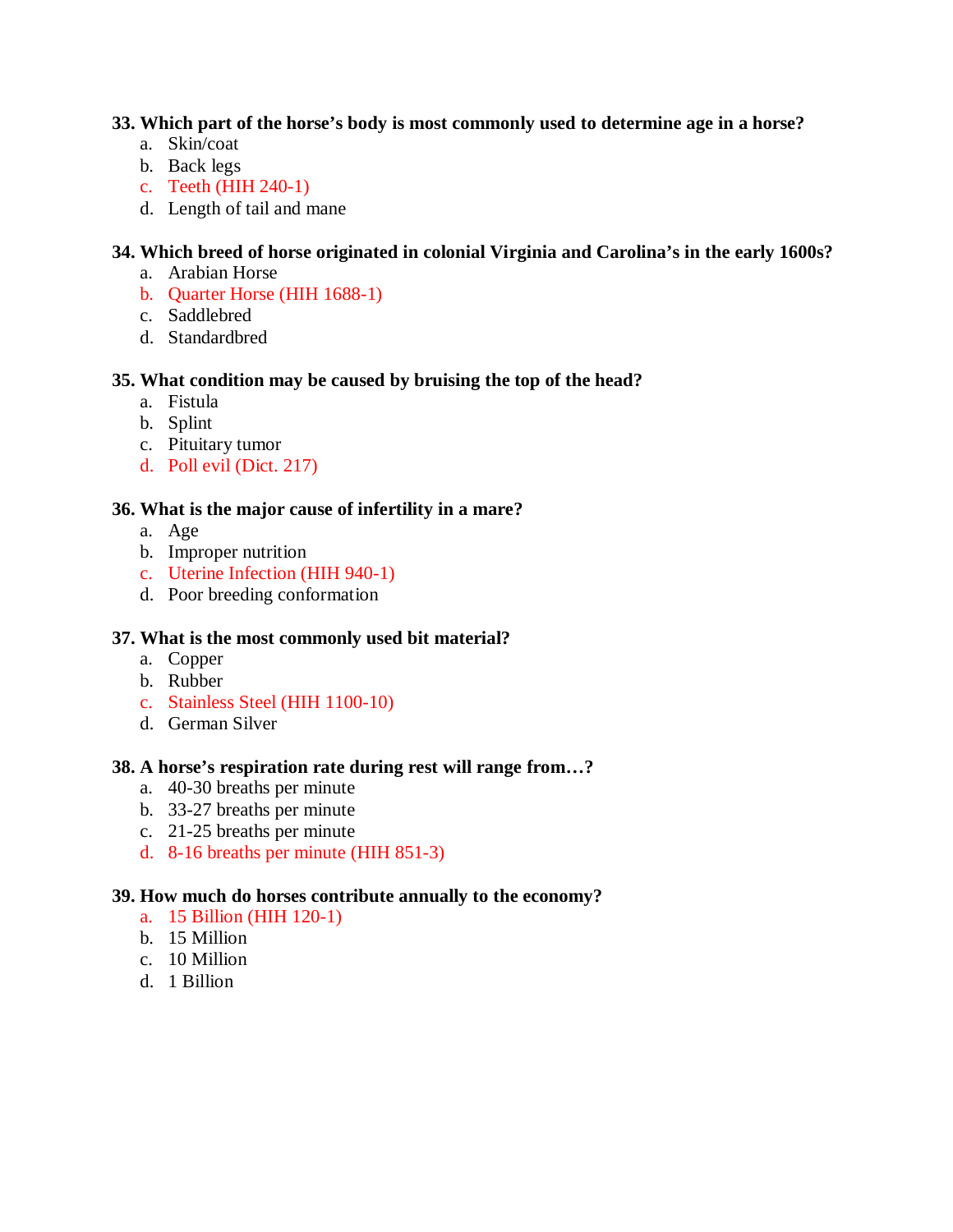### **40. Which bit can act as either a curb or a snaffle?**

- a. Tom Thumb
- b. Pelham (Dict. 207)
- c. Egg Butt
- d. Spade

# **41. Which is a measure of the total blood volume that is occupied by red blood cells?**

- a. Hemoglobin
- b. Hematocrit (Dict. 137)
- c. Hematome
- d. Hematocyte

# **42. How many pairs of chromosomes does the horse have?**

- a. 32 (HIH 1020-1)
- b. 26
- c. 24
- d. 12

### **43. Which parasite is a actually a free living fly as an adult and can be seen on the hairs of the legs as eggs?**

- a. Small Strongyles
- b. Gastrophilus (bots) (HIH 950-9)
- c. Tapeworm
- d. Parascari equorum

# **44. What is teasing?**

- a. A method of halter breaking
- b. A method of determining if a mare is in estrus (Evans, 390)
- c. A method of training a horse to load
- d. A method of collecting stallions

# **45. Which is an example of a ginglymus joint?**

- a. Atlanto-axial
- b. Jaw
- c. Shoulder
- d. Hock (Dict. 120)

# **46. What genetic disease is found in primarily in Arabian horses?**

- a. HYPP
- b. SCID
- c. EIA
- d. OLWS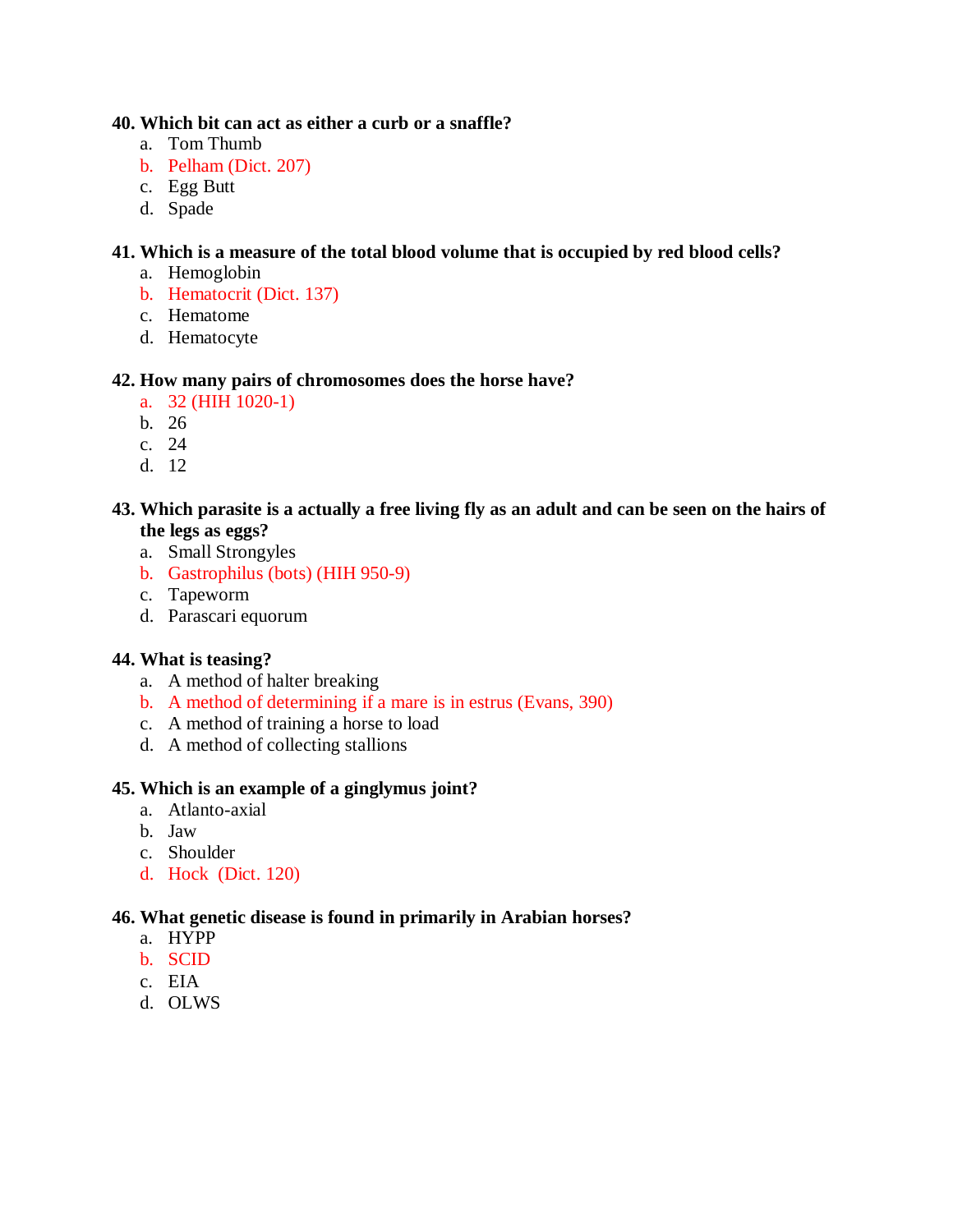### **47. What temperature should collected semen be maintained at for immediate use?**

- a. 90 degrees
- b. 95 degrees
- c. 100 degrees
- d. 105 degrees

# **48. What term refers to a disease that is constantly present in a geographic area?**

- a. Contagious
- b. Infectious
- c. Endemic (Dict. 91)
- d. Empyema

## **49. What stimulates a mare to begin her estrous cycles?**

- a. Lengthening daylight (Evans, 393)
- b. Warmer temperatures
- c. Exposure to a stallion
- d. Grazing fresh grass

## **50. Septicemia is what type of infection?**

- a. Joints
- b. Spinal cord
- c. Brain
- d. Blood (Evans 429)

# **EXAM II**

# **51. What geneotype changes a bay to a buckskin?**

- *a. DD*
- *b. Dd*
- *c. CC*
- d. *Cccr* (Evans, 481)

# **52. A fecalith is\_\_\_\_\_?**

- a. A hardened piece of fecal material
- b. A decomposing fetus
- c. A stonelike mass that forms around a foreign object in the intestines
- d. A ball of ingesta that can cause an impaction (Dict. 105)

### **53. What is semen morphology?**

- a. Activity level of sperm cells
- b. Concentration of sperm cells
- c. Shape of sperm cells
- d. Volume of semen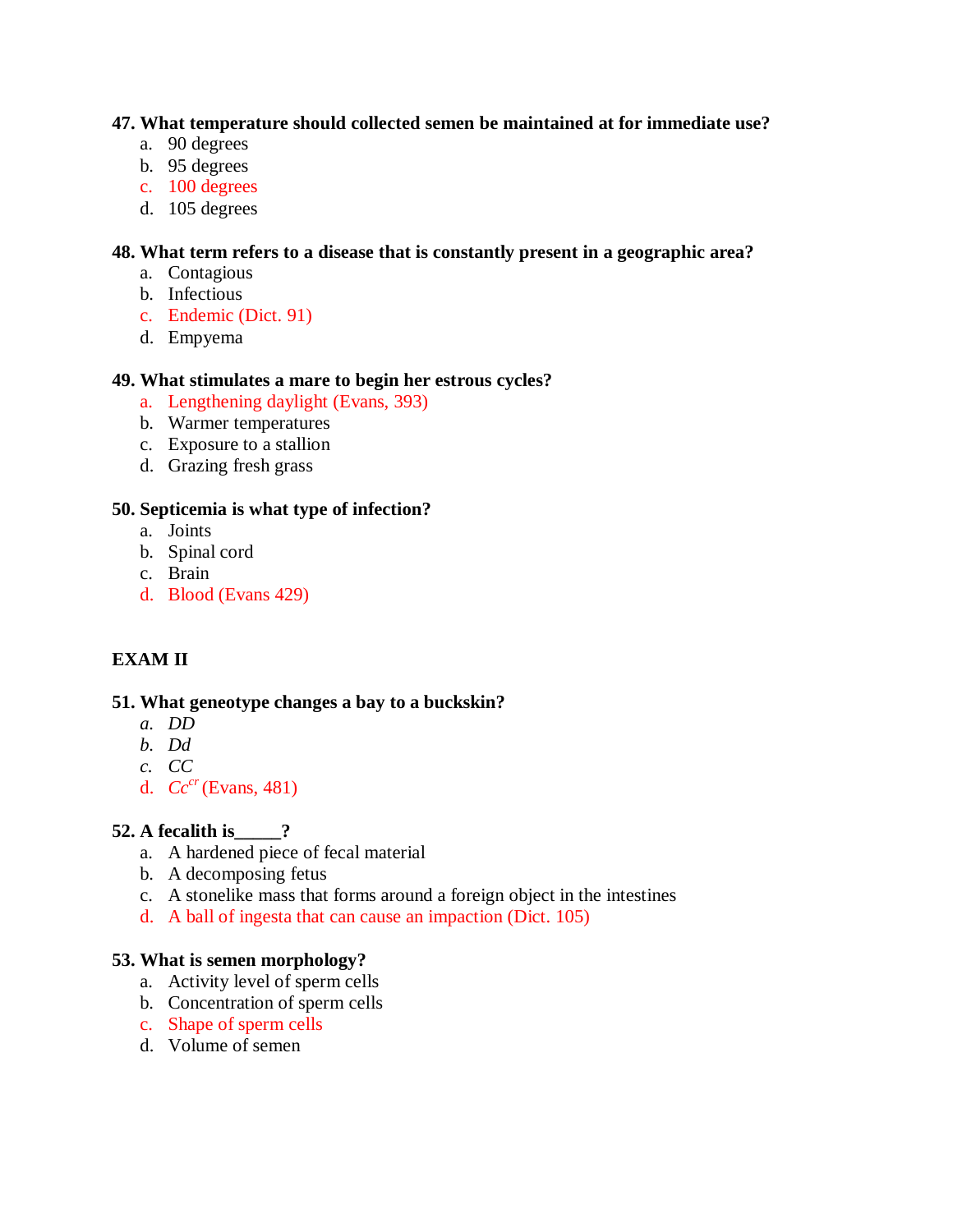### **54. Which color dominance statement is correct?**

- a. Bay dominates black (Evans, 479)
- b. Chestnut dominates bay
- c. Black dominates gray
- d. Brown dominates bay

### **55. Which formula is used to calculate genetic progress per year?**

- a. Generation Interval x Intensity Factor x Genetic standard deviation / Accuracy
- b. Accuracy x Generation Interval x Genetic standard deviation / Intensity Factor
- c. Accuracy x Intensity Factor x Generation Interval / Genetic standard deviation
- d. Accuracy x Intensity Factor x Genetic standard deviation / Generation Interval (Evans, 557)

#### **56. Which is an inflammatory disease of the lungs?**

- a. Strangles
- b. Influenza
- c. Pneumonia (Evans, 597)
- d. Encephalomyelitis

#### **57. Where would a keratoma be found?**

- a. Eye
- b. Nose
- c. Hoof (Dict. 161)
- d. Inside hind leg

#### **58. Which can be treated with an anti-toxin?**

- a. Influenza
- b. Equine Viral Arteritis
- c. Equine Encephalomyelitis
- d. Tetanus (Evans, 601)

#### **59. A farrier tool used to cut off excess hoof growth is a?**

- a. Rasp
- b. Clincher
- c. Nippers (Dict. 190)
- d. Clippers

#### **60. What type of organism causes Potomac Horse Fever?**

- a. Virus
- b. Bacteria
- c. Prion
- d. Rickettsia (HIH, 650-1)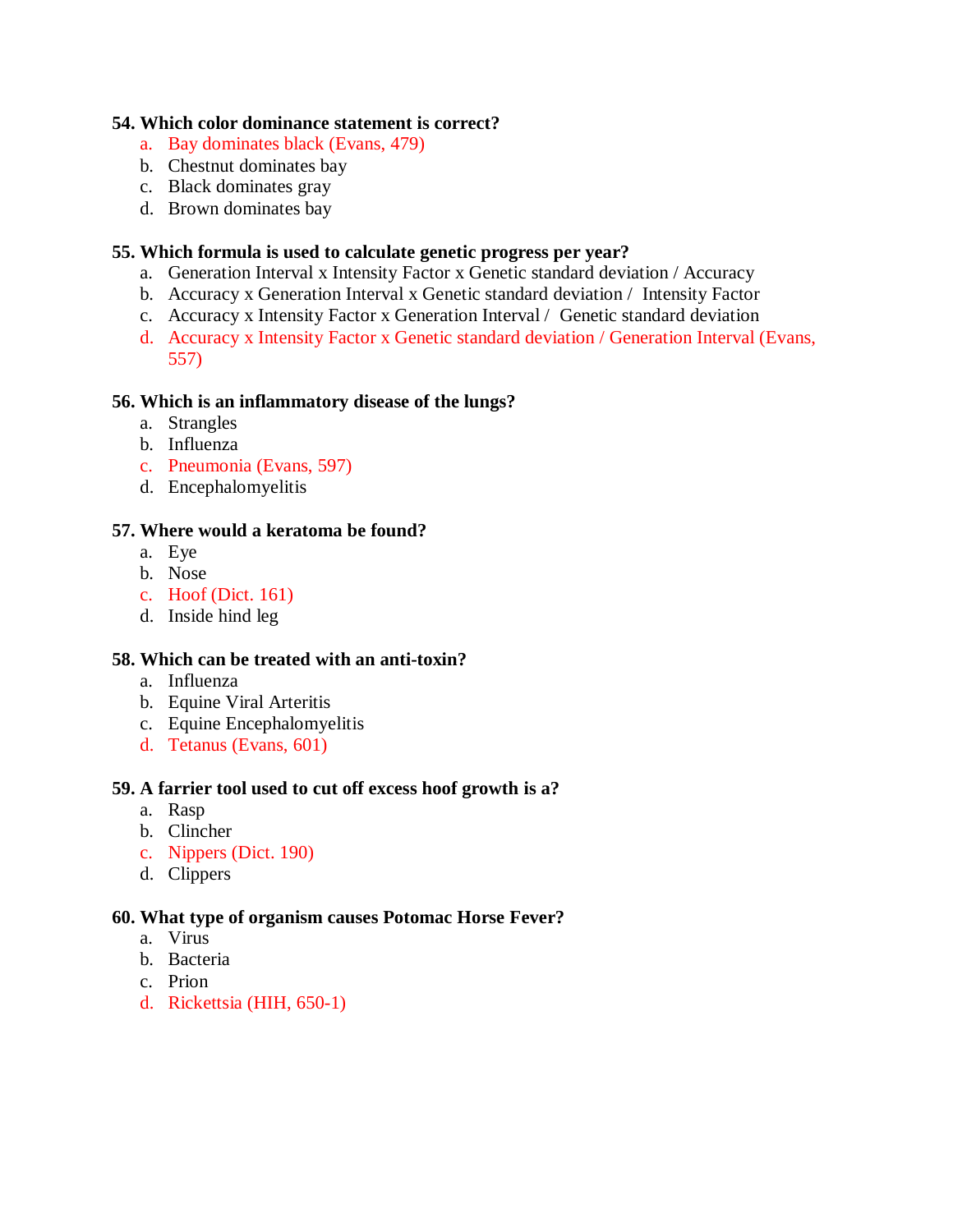### **61. What is defined as "any deviation in structure that interferes with the horses intended use or performance"?**

- a. Conformation
- b. Blemishes
- c. Under-evaluation
- d. Unsoundness (HIH 230-1)

## **62. What country is the origin of the Exmoor pony?**

- a. Germany
- b. Ireland
- c. Wales
- d. England (HIH 157B-1)

## **63. What deviation in travel is associated with horses that toe-in?**

- a. Winging
- b. Paddling (HIH 230-5)
- c. Ropewalking
- d. Wobbling

### **64. At what age does a horse get canine teeth?**

- a. 1 year
- b. 2 years
- c. 4-5 years (HIH 240-1)
- d. 8-9 years

### **65. What parasite causes itching around the rectum?**

- a. Strongyles
- b. Ascarids
- c. Strongyloides
- d. Pinworms (HIH 430-2)

### **66. Which parasite affects the liver?**

- a. Strongyles (HIH 430-6)
- b. Bots
- c. Strongyloides
- d. Pinworms

#### **67. Cushing's disease is a tumor of what?**

- a. Adrenal gland
- b. Thyroid gland
- c. Salivary gland
- d. Pituitary gland (HIH 450-5)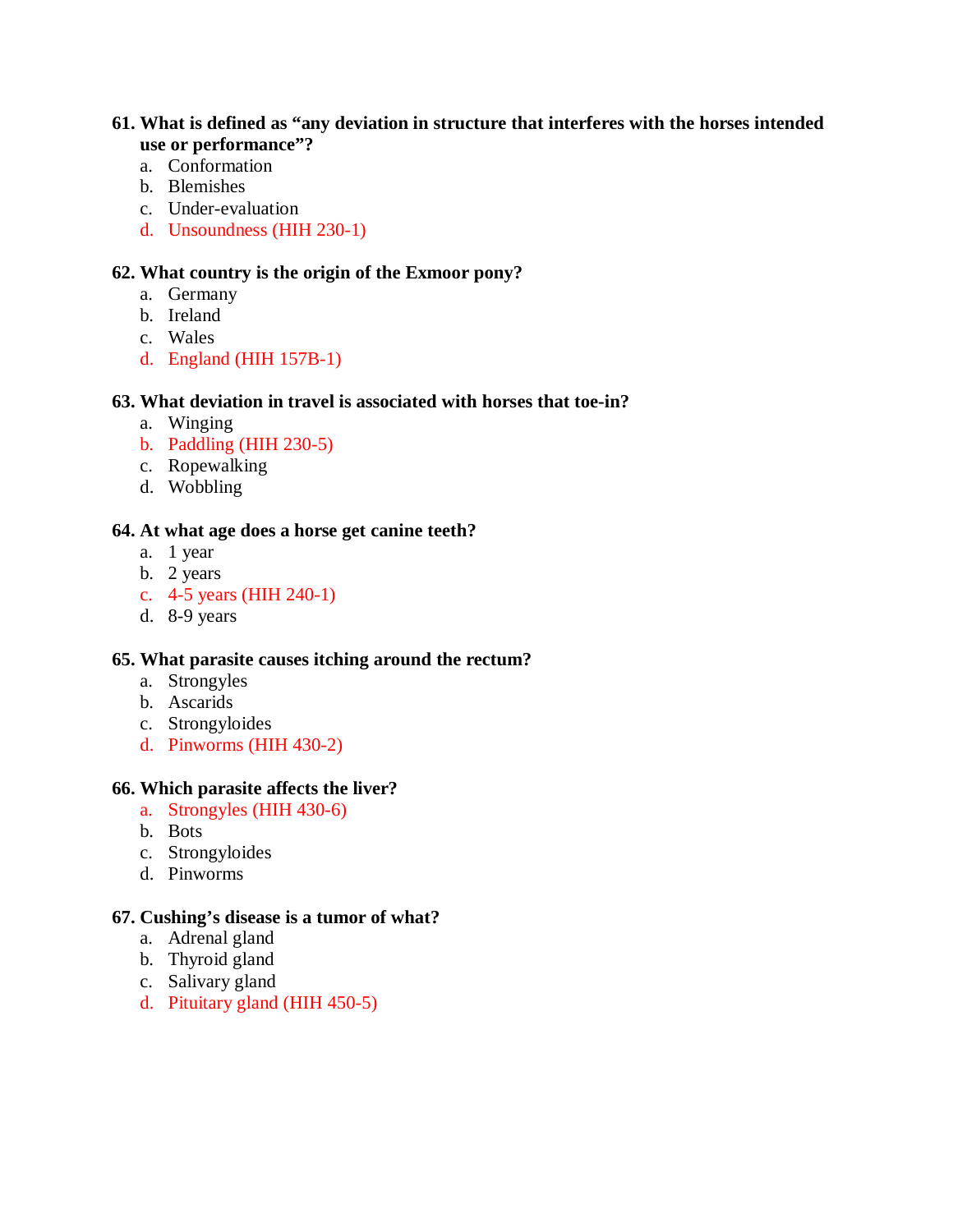#### **68. Which can cause laminitis?**

- a. Metabolic disease
- b. Overwork
- c. Excessive feed
- d. All of the above (HIH 455-1)

## **69. Which is an ossification of the lateral cartilage?**

- a. Ringbone
- b. Sidebone (HIH 455-5)
- c. Elbow boil
- d. Shoe boil

### **70. Which shoe would most likely be used on a horse with navicular disease?**

- a. Heart bar
- b. Egg bar (HIH 515-4)
- c. Patten
- d. Hospital plate

## **71. What type of bacteria causes thrush?**

- a. Aerobic
- b. Anaerobic (HIH 540-1)
- c. Streptococcus
- d. Staphylococcus

### **72. Which disease is most likely to cause abortions?**

- a. Rhinopneumonitis (HIH 610-1)
- b. Equine influenza
- c. Potomac horse fever
- d. West Nile virus

### **73. Transmission of what disease is associated with "carrier stallions"?**

- a. Equine Infectious Anemia
- b. Equine Viral Arteritis (HIH 620-2)
- c. Equine Rhinopneumonitis
- d. Encephalomyelitis

### **74. Horses that are 'asymptomatic' …**

- a. Show no symptoms of the disease (HIH 625-1)
- b. Have uncommon disease symptoms
- c. Are severely affected by disease symptoms
- d. Have normal expression of disease symptoms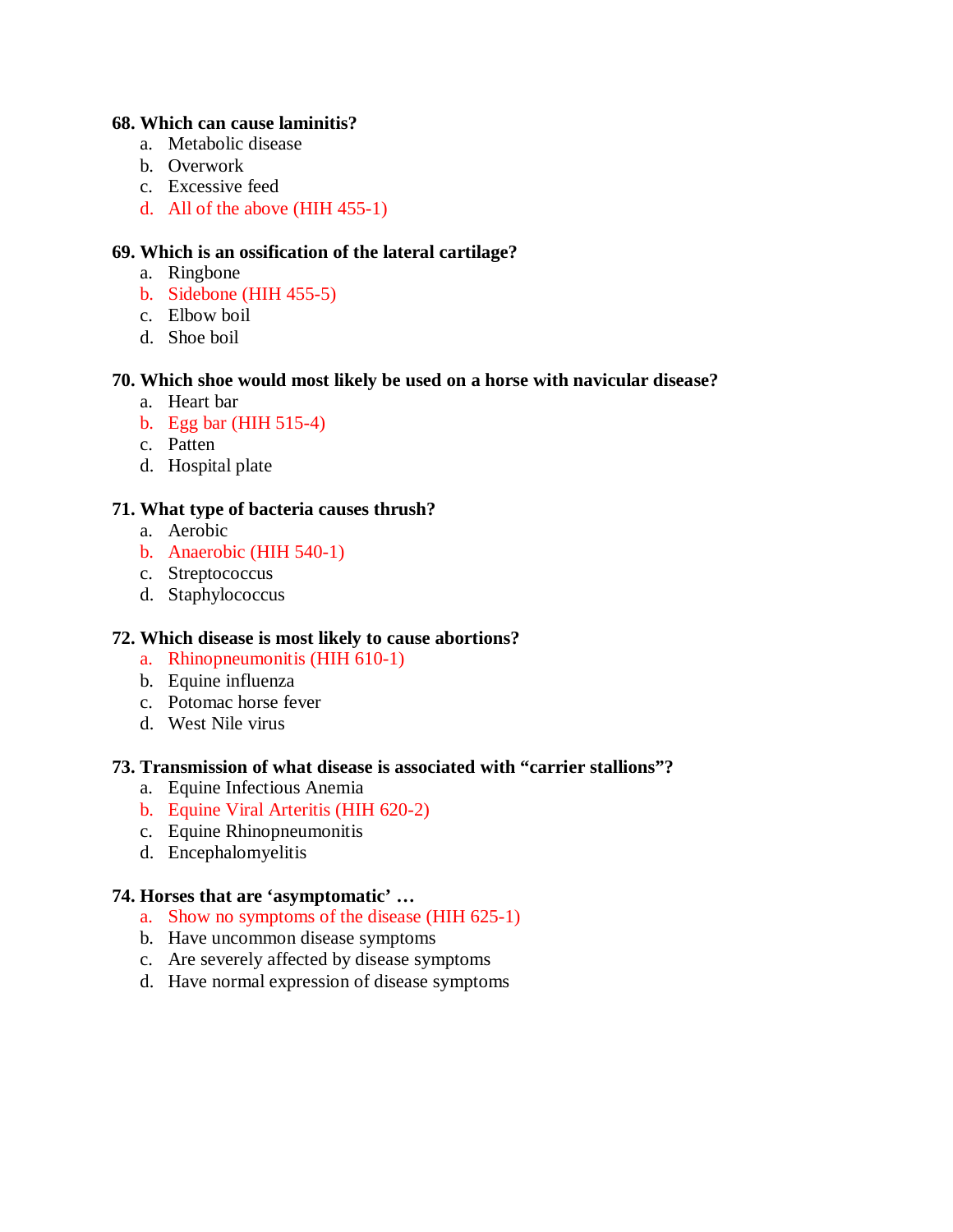# **75. What are 'dead end carriers' of a virus?**

- a. They die shortly after infection
- b. They don't get sick or show any signs of the disease
- c. They do not create enough of the virus to transmit back to the vector (HIH 665-3)
- d. None of the above

# **76. Which is the BEST description of the horse's digestive system?**

- a. Non-ruminant
- b. Ruminant
- c. Monogastric
- d. Non-ruminant herbivore (HIH 710-1)

## **77. Where is the primary site of nutrient absorption in the digestive tract?**

- a. Stomach
- b. Small intestine (HIH 710-1)
- c. Large intestine
- d. Cecum

## **78. Which class of horse has the highest nutritional needs?**

- a. Working
- b. Idle
- c. Growing (HIH 710-3)
- d. Producing

### **79. What is a complete feed?**

- a. Forage and concentrate in one feed (HIH 710-5)
- b. Has all of the concentrates in one feed
- c. Has all of the forage in one feed
- d. Meets the complete requirements for all horses

### **80. What forage may cause agalactia in mares?**

- a. Alfalfa
- b. Clover
- c. Fescue (HIH 730-5)
- d. Orchardgrass

### **81. What is the problem with storing hay directly on concrete?**

- a. Spontaneous combustion
- b. Contamination
- c. Moisture absorption (HIH 750-9)
- d. Loss of hay color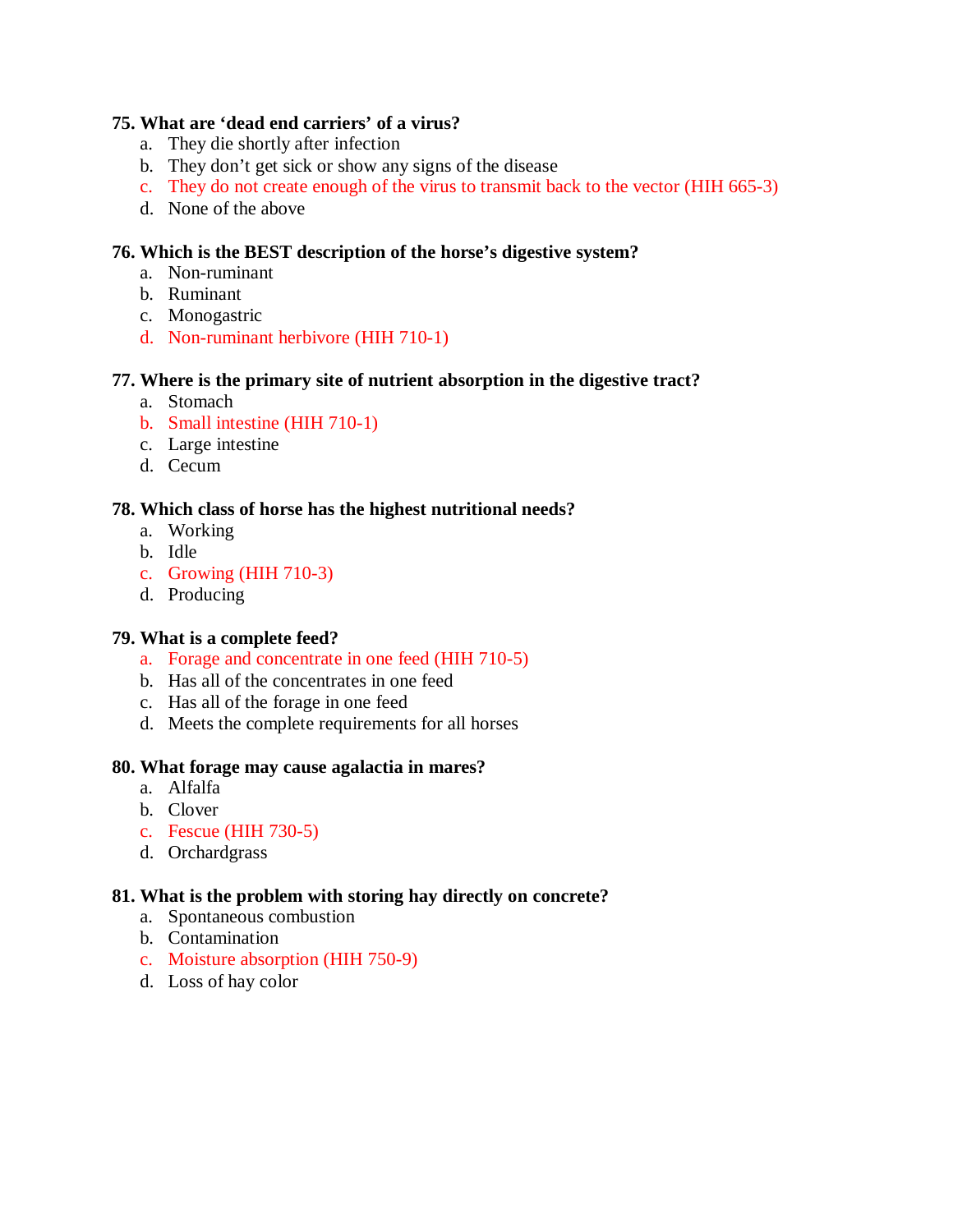### **82. Which is a legume?**

- a. Timothy
- b. Fescue
- c. Birdsfoot trefoil (HIH 760-2)
- d. Bahia

## **83. Which has the highest percent protein?**

- a. Barley
- b. Corn
- c. Wheat
- d. Soybean meal (HIH 760-8)

## **84. Which disease can be caused by excess carbohydrate intake?**

- a. Enteroliths
- b. Rhabdomyolysis (HIH 770-3)
- c. Developmental Orthopedic disease
- d. Anemia

## **85. Where is oxygen bound on the red blood cell?**

- a. Nucleus
- b. Hemoglobin (HIH 810-1)
- c. Endocrine
- d. Myoglobin

### **86. The diaphragm and intercostal muscles are most active during:**

- a. Inspiration (HIH 810-1)
- b. Expiration
- c. Both
- d. Neither

### **87. Stroke volume is:**

- a. The amount of blood pumped by the ventricle (HIH 830-1)
- b. The amount of blood pumped by the atrium
- c. The amount of blood traveling through the body at a given time
- d. The amount of blood a horse can lose before having a stroke

### **88. Which mineral is part of Vitamin B12?**

- a. Cobalt (Lewis, 39)
- b. Iron
- c. Magnesium
- d. Fluoride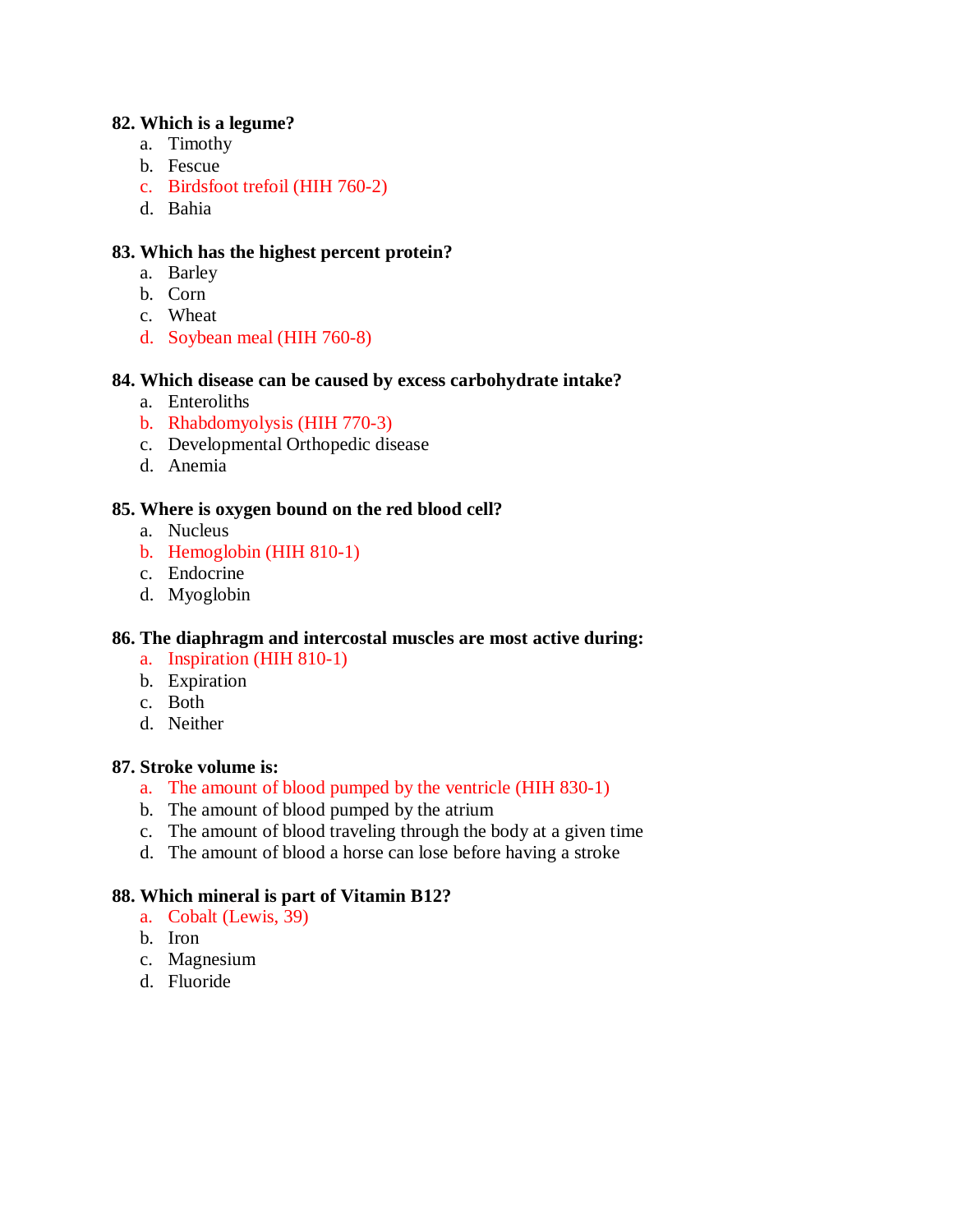### **89. What is the effect of increased maturity on hay quality?**

- a. Increases nutrients
- b. Increases fiber (Lewis, 68)
- c. Increases digestibility
- d. Increases palatability

# **90. Which processing method has a significant increase in starch digestion of feed?**

- a. Grinding (Lewis, 77)
- b. Rolling
- c. Cracking
- d. Crushed

## **91. What term describes the time when a mare is not cycling?**

- a. Anestrus (Lewis, 235)
- b. Diestrus
- c. Monestrus
- d. Polyestrus

## **92. When should mares be vaccinated to maximize the amount of antibodies in their colostrum?**

- a. 2 weeks pre-foaling
- b. 3 weeks pre-foaling
- c. 4 weeks pre-foaling (Lewis,
- d. 6 weeks pre-foaling

### **93. Which is related to increased occurrence of Developmental Orthopedic Disease in foals?**

- a. Lack of energy intake
- b. Excessive energy intake (Lewis, 286)
- c. Excessive protein intake
- d. Lack of concentrate intake

### **94. Which toxic chemical can horses be exposed to through sawdust or shavings?**

- a. Cyanide
- b. Helium
- c. Hydrochloric acid
- d. Jugalone (Lewis, 322)

# **95. What feedstuff is most likely to be contaminated with the mycotoxin Fumonisin?**

- a. Corn (Lewis, 349)
- b. Oats
- c. Barley
- d. Rye